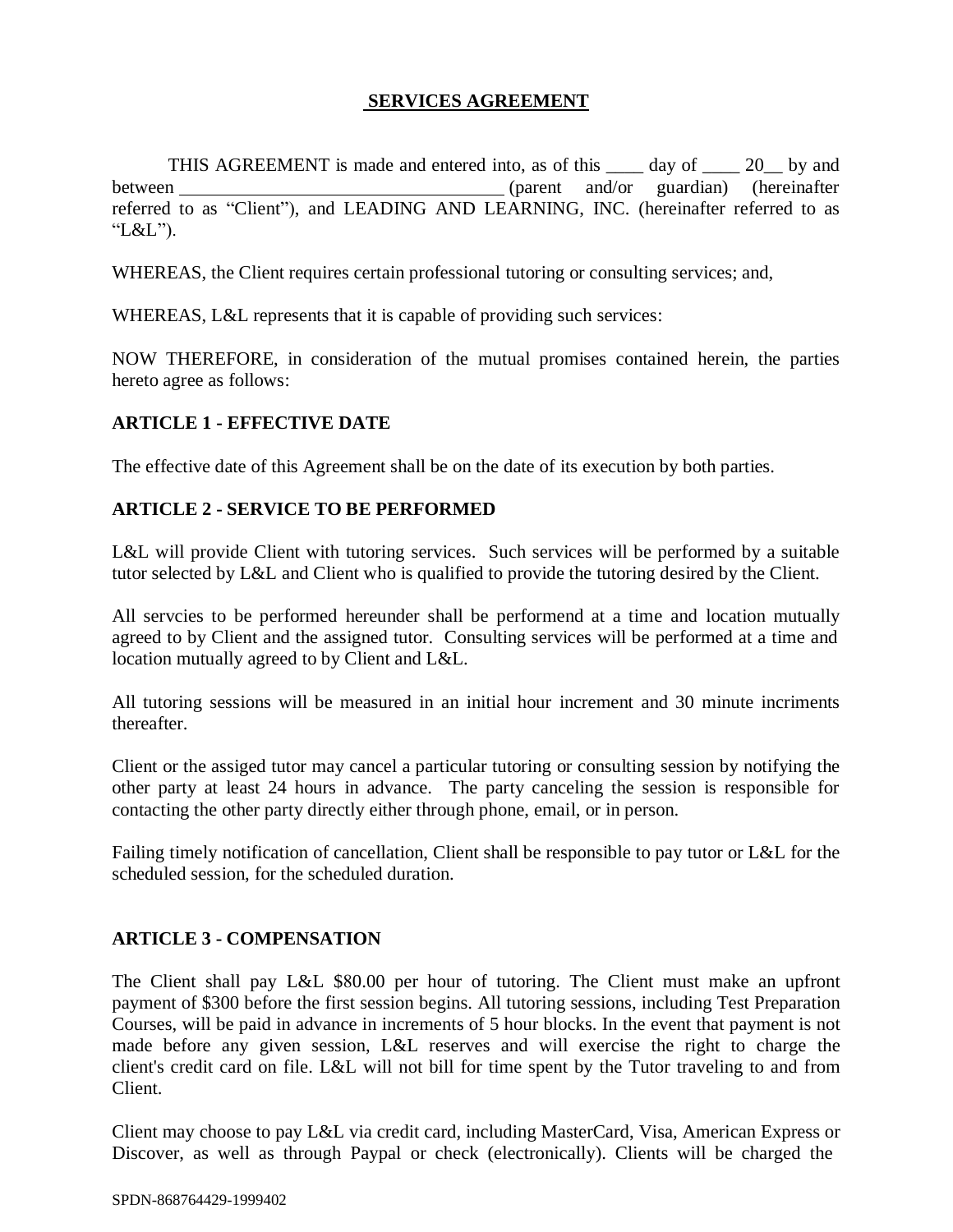amounts according to the agreements with their respective credit card companies. Any credit card used must be under the name of the Client, or if under 18 years of age, under the name of the Client's parent or legal guardian. In the event that the Client wishes to change any details of the credit card, he/she must contact L&L directly. The Client must fill out the credit card details and indicate his/her approval below.

Payment Methods:

1. Billing address: [#ADDRESS#] 2. Preferred Payment Method: or Check or Credit Card or Cash or Paypal 3. Credit Card Details (fill in if using the credit card option): i. Credit Card Type or Visa or MasterCard or AMEX ii. Name [#BNAME#] iii. Credit Card Number [#CCN#] iv. Card Verification Number [#CVV#] v. Expiration Date [#EXP\_DATE]

Client agrees not to make any payments directly to an assigned tutor.

# **ARTICLE 4 - STANDARD OF CARE**

L&L shall exercise the same degree of care, skill, and diligence in the performance of the services hereunder as is ordinarily provided by other tutoring services.

## **ARTICLE 5 - COMPLIANCE WITH LAWS**

In performance of the Services, L&L will comply with any applicable regulatory requirements including federal, state, and local laws, rules regulations, orders, codes, criteria and standards.

## **ARTICLE 6 - TERMINATION OF AGREEMENT**

Client shall have the right to terminate this Agreement without cause and at any time upon written notice to L&L. Any outstanding bill, however, must be paid immediately in such event.

Client shall direct any complaints about a tutor to L&L president Erik Shane, PhD. L&L is committed to providing the highest quality of tutoring services and will work with the Client and the tutor to resolve any issue that may arise.

If the level of tutoring provided by the current tutor is unacceptable to the Client, he/she may request a new tutor from L&L. Since sessions are at the discretion of the Tutor and the Client, the Client should call L&L's office with the request. The Client is requested to provide reasons for desiring a switch and preferences while making the request so L&L can find the best-suited replacement. L&L shall exercise its best efforts to obtain a replacement tutor for Client within a reasonable time.

L&L shall have the right to terminate or suspend performance of Services hereunder upon written notice to the Client.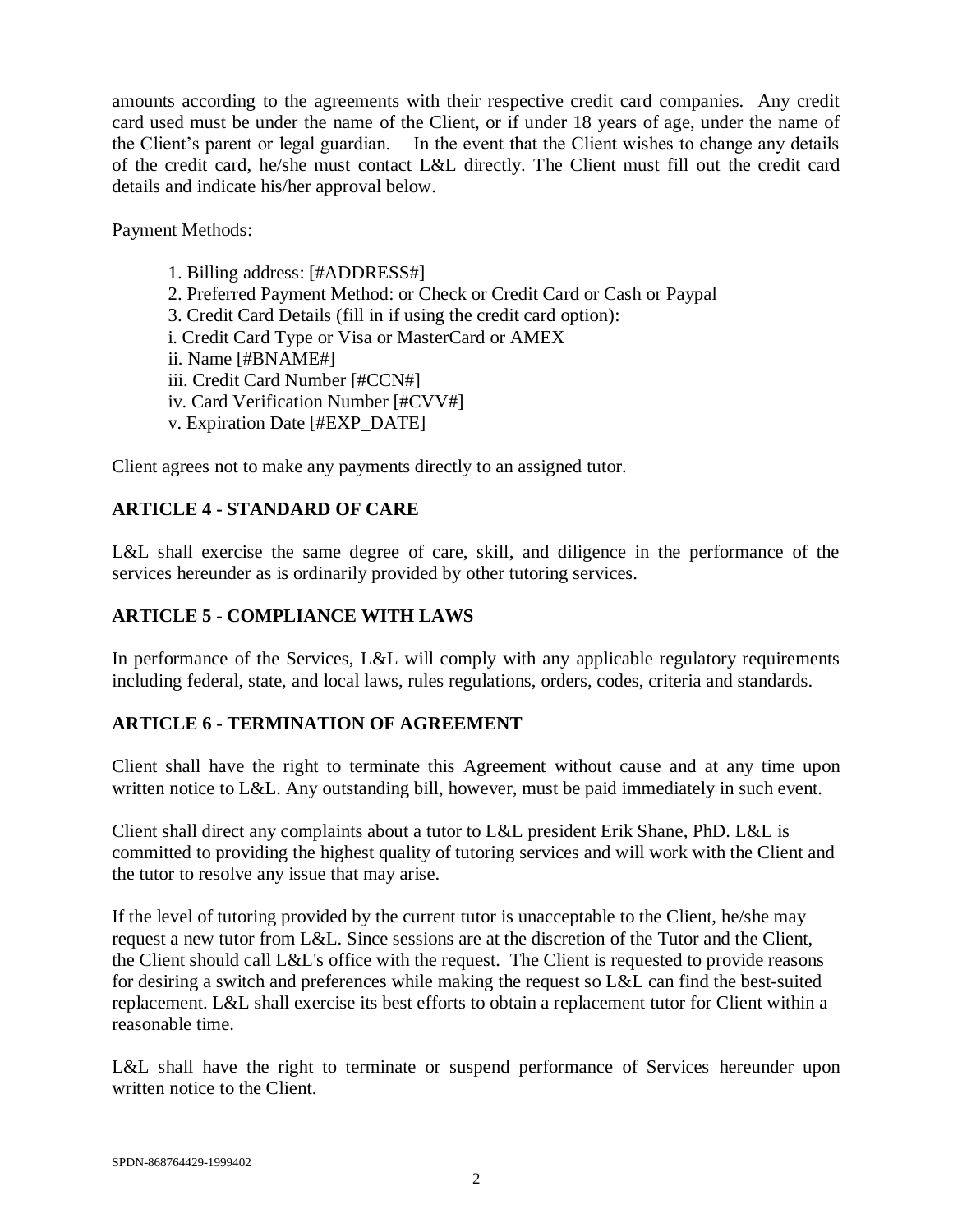#### **ARTICLE 7 - WAIVER OF LIABILITY**

Client, on behalf of him or her self, Client's family, children, heirs, successors, assigns or anyone else claiming any interest through Client, hereby knowingly, intentionally, and voluntarily waives, releases, indemnifies, and agrees to hold harmless Erik Shane and L&L, together with its owners, officers, employees, agents, representatives, successors in interest and assigns (the "Released Parties") from any and all actions, suits, claims, damages, liability, and loss (including attorney fees and costs), that Client, on behalf of him or her self, Client's family, children, heirs, successors, assigns or anyone else claiming any interest through Client, may have for any damage, injury, loss or death to Client, Client's family, children, heirs, successors, assigns or anyone else claiming any interest through Client, or any other person or property, arising out of or related to the provision of services under this agreememt, whether such damage, injury, loss or death results from negligence of any of the Released Parties or from some other cause.

Client understands that this is a legally binding liability release, waiver, express assumption of risk, indemnification, and covenant not to sue that limits Client's rights. By signing this agreement Client understands that client forever gives up all rights to recover compensation or obtain any other remedy for any injury or damage to Client, Client's family, children, heirs, successors, assigns or anyone else claiming any interest through Client or Client's property arising out of the provision of services under this agreement.

## **ARTICLE 8 - CONFIDENTIALITY**

Client will not disclose, communicate, disseminate and/or publicize, or cause or permit to be disclosed, communicated, disseminated or publicized this agreement or the terms and conditions of this Agreement directly or indirectly, specifically or generally, to any person, business, organization, corporation, association, governmental agency, except as follows: (1) to the extent necessary to report income to appropriate taxing authorities; (2) to their attorneys and accountants; (3) in response to requirements of law or a subpoena issued by a state or federal court or governmental agency, provided, however, that notice of receipt of such judicial order or subpoena immediately shall be communicated to L&L telephonically, and confirmed thereafter in writing so that L&L will have the opportunity to intervene to assert what rights it may have in non-disclosure prior to any response to the order or subpoena.

## **ARTICLE 9 - UNCONTROLLABLE FORCES**

Neither the Client nor L&L shall be considered to be in default of this Agreement if delays in or failure of performance shall be due to Uncontrollable Forces, the effect of which, by the exercise of reasonable diligence, the non-performing party could not avoid. The term "Uncontrollable Forces" shall mean any event which results in the prevention or delay of performance by a party of its obligations under this Agreement and which is beyond the reasonable control of the non-performing party. It includes, but is not limited to fire, flood, earthquakes, storms, lightning, epidemic, war, riot, civil disturbance, sabotage, and governmental actions.

Neither party shall, however, be excused from performance if nonperformance is due to forces which are preventable, removable, or remediable and which the non-performing party could have, with the exercise of reasonable diligence, prevented, removed, or remedied with reasonable dispatch. The non-performing party shall, within a reasonable time of being prevented or delayed